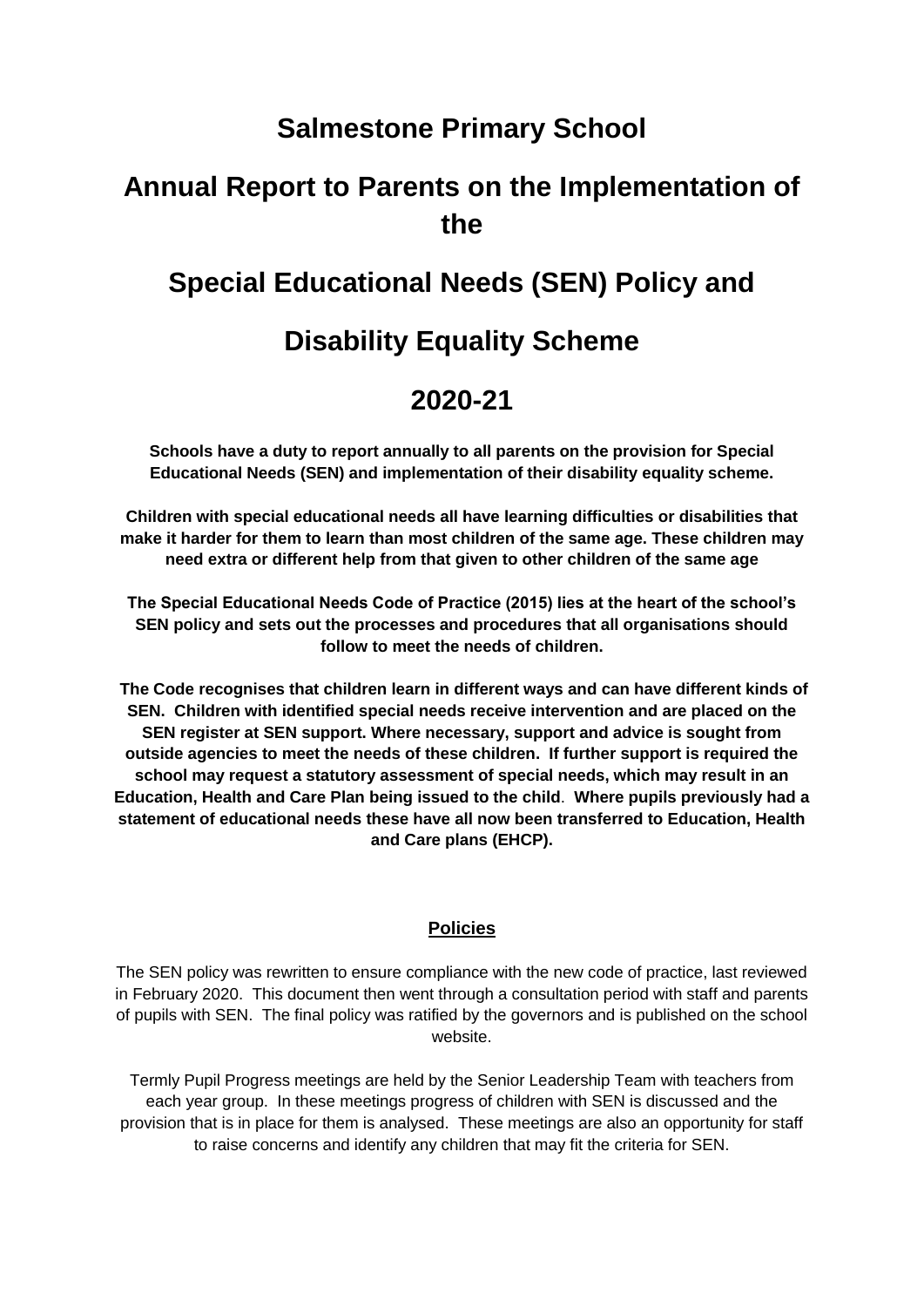# **SENCO**

## Mrs. Helen Cooper

|                                    | <b>July 2021</b> |
|------------------------------------|------------------|
| <b>SEN support</b>                 | 30               |
| Education, Health and<br>Care plan |                  |

## **Local Offer**

Information on the Local Offer can be found:

<https://www.kent.gov.uk/education-and-children/special-educational-needs>

# **Involvement of pupils in their SEN review**

All pupils contribute to their reviews by discussing their targets as appropriate with their class teachers.

Parents are invited to discuss the progress of their children with the SENCO and class teacher at regular parent evening appointments.

# **Attendance**

During the academic year 2020-21, school partially closed due to the COVID 19 pandemic. School remained open for the most vulnerable children, including those with EHCP.

The whole school attendance figure was **92.5%**

SEN support attendance figure was **90.0%** 

EHCP attendance figure was **91.5%**

During the COVID 19 pandemic school places remained available for children with EHCPs throughout lockdowns.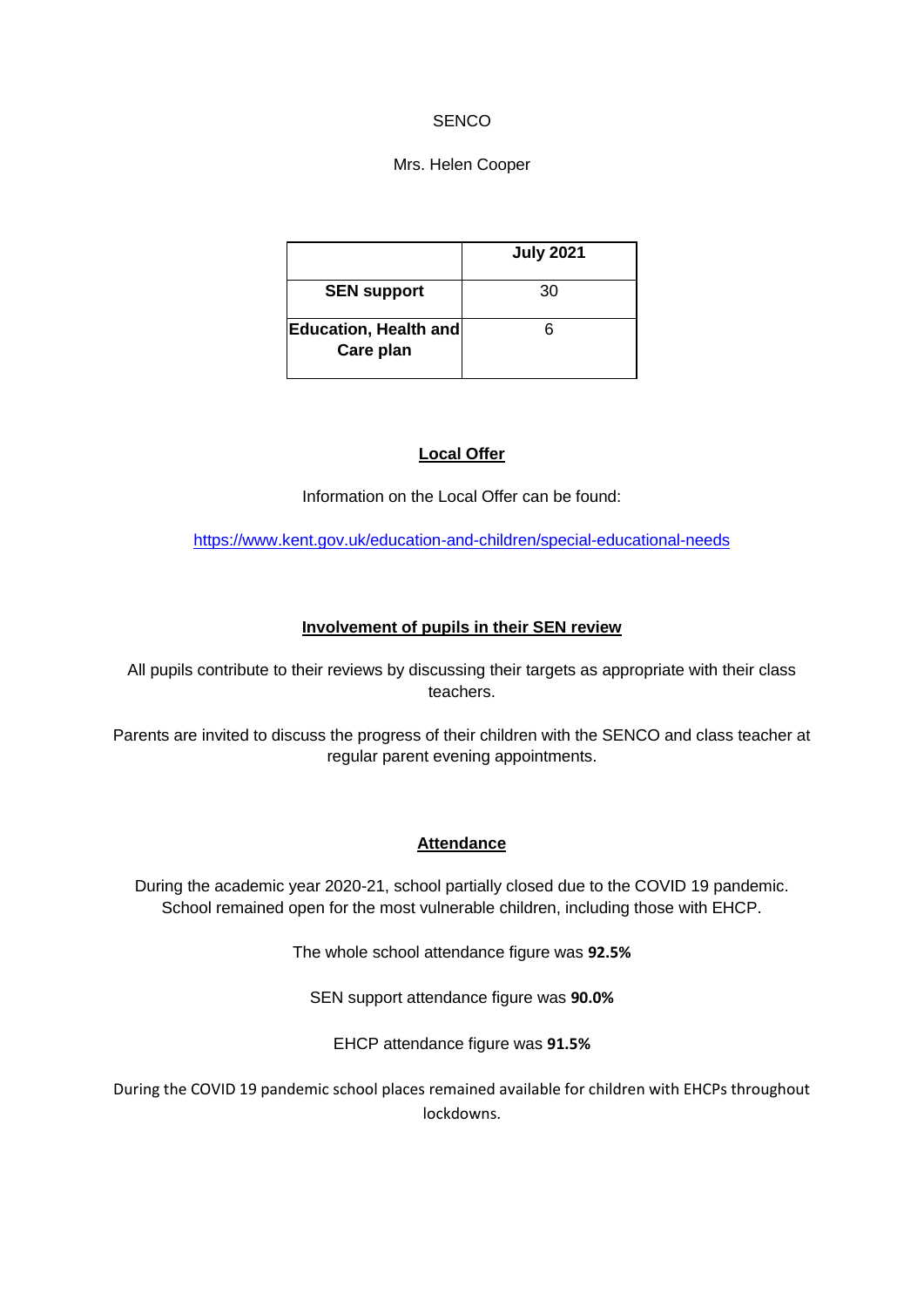#### **Exclusions**

During the academic year 2020-21 the following fixed term exclusion were made:

|                    | Number of pupils excluded | Number of occasions |
|--------------------|---------------------------|---------------------|
| <b>SEN</b> support |                           |                     |
| Statement/EHCP     |                           |                     |

#### **Budget allocation**

2020-21 SEN Funding £276,220.79

2021-22 SEN Funding £229,587.82

#### **Deployment of staff and resources**

Mrs Cooper is employed as the SENCO

| Number of higher level<br>teaching assistants<br>and teaching<br>assistants | Number of higher level<br>teaching assistants or<br>teaching assistants<br>designated to pupils |
|-----------------------------------------------------------------------------|-------------------------------------------------------------------------------------------------|
|                                                                             | with specific needs                                                                             |
| 11                                                                          |                                                                                                 |
| Inc 3 part time TAs                                                         |                                                                                                 |

## **Staff Training**

During the academic year 2020-21, staff have focused on SEN support within Quality First and remote Teaching, recognising the type of SEN and tailoring individual provision. Staff have also received specific SEN online training during COVID 19 pandemic in ADHD, Dyslexia, Dyspraxia and Dyscalculia.

## **External Agencies**

Throughout the school year the following agencies have supported SEN pupils within the school: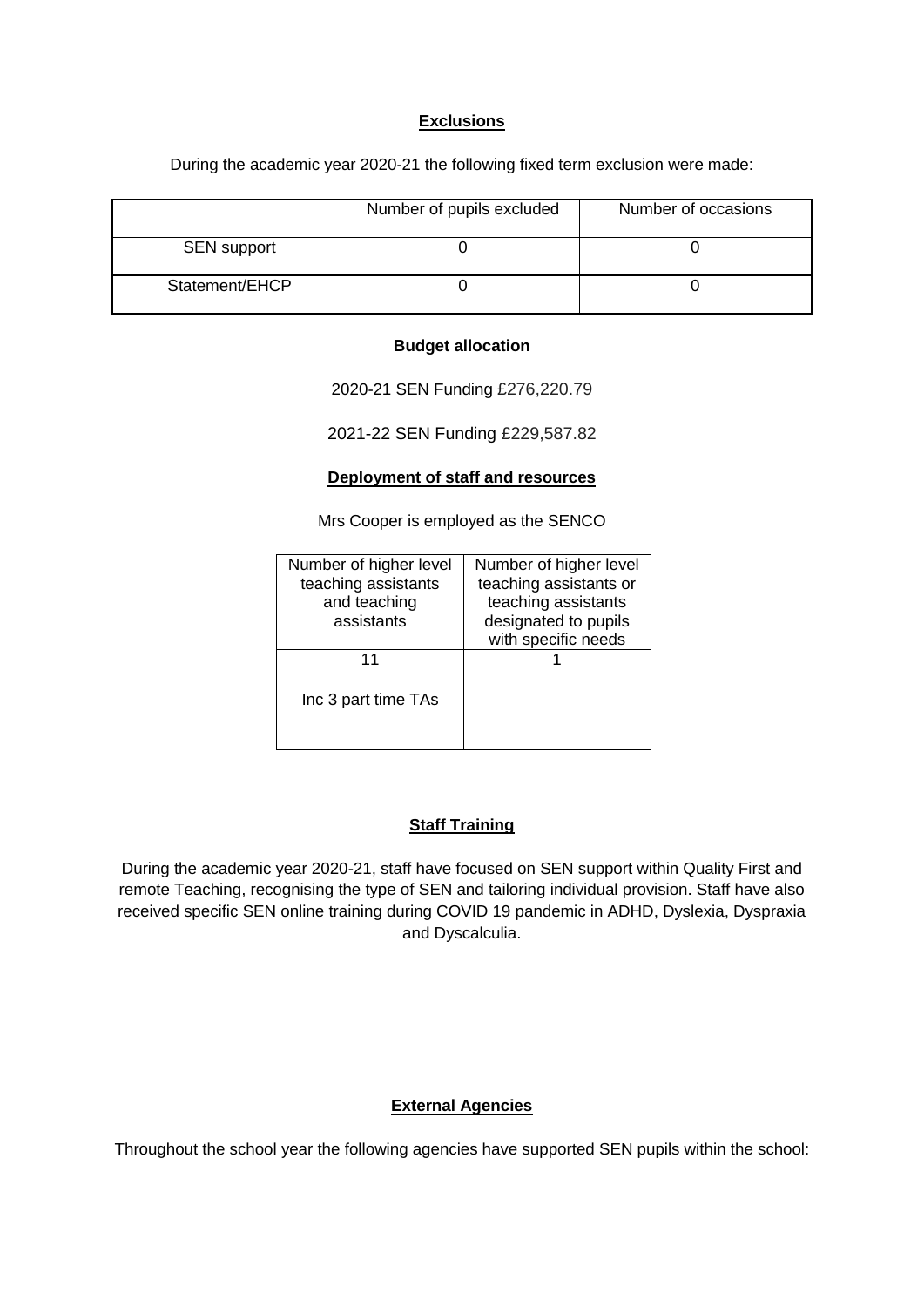Place 2 Be

#### Educational Psychology

#### NLP4Kids

Specialist Teaching Service – Cognition and Learning

Specialist Teaching Service – Behaviour

Specialist Teaching Services- communication and Interaction

Speech and Language Therapists

Barnardos – BeFree

Child and Adolescent Mental Health

School Nursing

Occupational Therapy

Paediatrician

Early help

Enterprise learning alliance

## **Liaison with Feeder School Partners**

Strong links exist with our local secondary schools. Meetings take place between SENCOs to ensure accurate and efficient transfer of records and information in order to minimise the disruption of support levels for pupils transferring to secondary schools. Separate transition and induction visits were set up for pupils with SEN where required.

# **Staff Development**

This year staff have attended continued professional development in SEN.